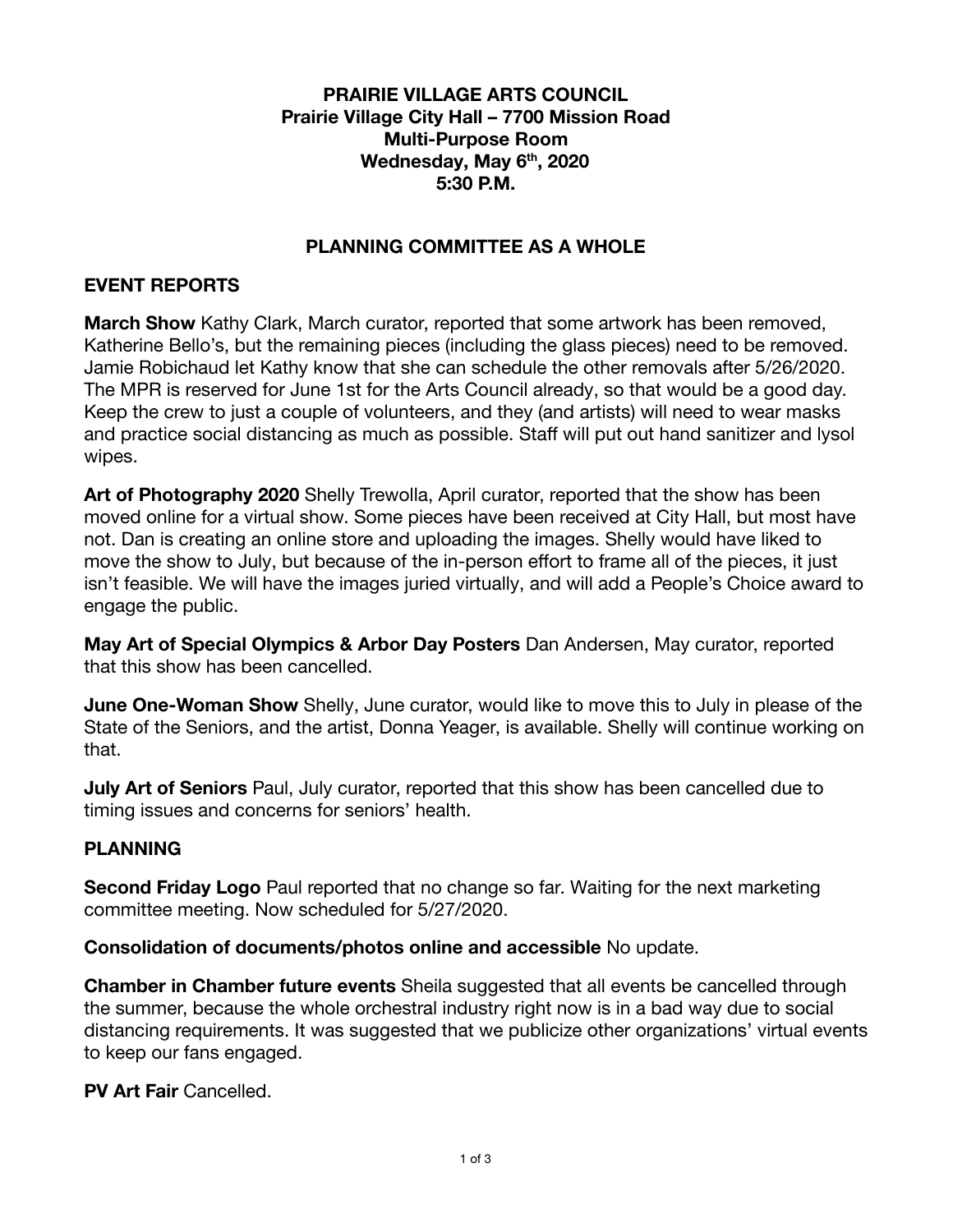**Marketing** Website plan or options still not concrete. Julie Hassel to finalize cancellation with Wan Security.

**Intern** Discussion about possibility of a college-age intern to help with marketing and additional scope TBD, and whether that is a paid position or not since the Arts Council has no budget for that in 2020 or 2021. Paul is researching class credit vs. salary for this type of position and he, along with some of the marketing committee will put together a scope of work.

Having concluded the Planning Committee as a Whole, the meeting was adjourned at 6:34 P.M.

# **BUSINESS MEETING**

Our chairperson, Bonnie Limbird, called this evening's meeting to order at 6:34. Council members present via Zoom were Dan Andersen, Betsy Holliday, Sherrod Taylor, Paul Tosh, Al Guarino, Julie Hassel, Kathy Clark, Sheila Evans, Nancy Maxwell, Shelly Trewolla, Bonnie Limbird, Ron Nelson, and Jamie Robichaud (city staff liaison).

After **Roll Call and Introductions,** the **Agenda** was approved with added items to vote on cancelling Wan Security service, cancelling arts shows through July, cancelling Chamber in the Chamber, moving Donna Yeager one-woman-show to July, and adding a People's Choice award to the Art of Photography.

Jamie Robichaud, City of PV Deputy City Administrator, presented the current **City Hall Reopening Plan.** 

The **Consent Agenda** was unanimously approved after a motion by Kathy Clark and a second by Al Guarino.

**City Council Report** – Ron Nelson reported that at the last meeting Council discussed the possibility of mandating mask-wearing. If you have any questions or comments, please contact your council member or the city clerk.

Al asked about a ribbon cutting ceremony for the new **bicycle statue** at 71st and Mission (not installed yet), and Ron advised that nothing has been set yet, but the Arts Council should be included in that event.

A discussion of the **2020 Budget Update** included overview of expenses that have continued despite not having any shows or in-person events: web hosting, constant contact, etc.. **Constant Contact** is a trial that we've been using since before for the first of the year at \$70.00/month coming out of the marketing budget, and Dan wants to revisit that product in June to be discussed more at the next planning meeting. Dan moved and Shelly seconded the motion, and the motion passed.

As of now, due to COVID-19 cancellations, we expect to be in a cash-positive position at the end of the year.